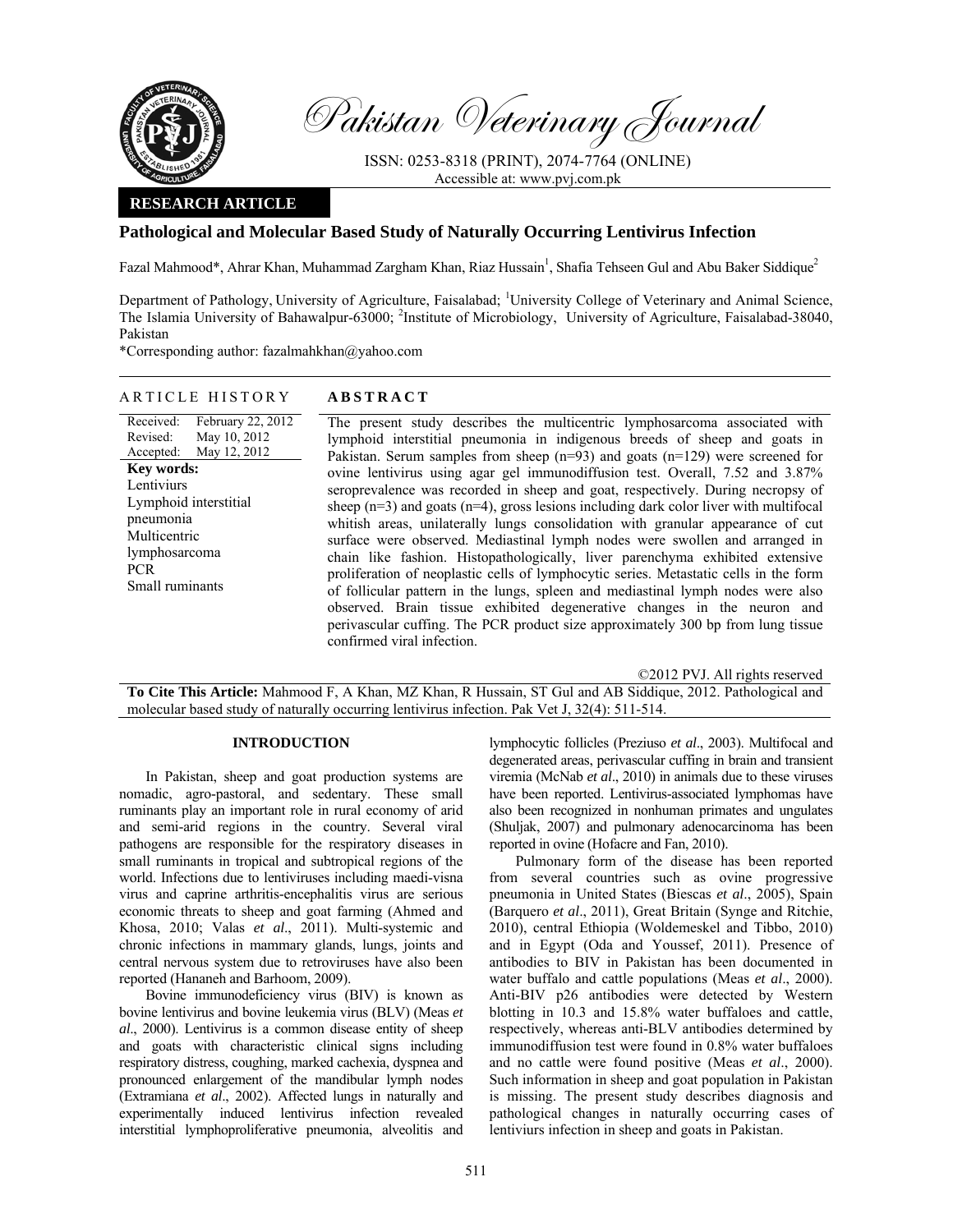#### **MATERIALS AND METHODS**

 **Study animals and sample collection:** After the death of three sheep and four goats, a total of 93 sheep and 129 goats kept at the Livestock and Dairy Farm, University of Agriculture, Faisalabad, Pakistan were screened for the presence of serum antibodies against lentivirus infection. At necropsy, the lungs of sheep and goats were suspected for the presence of lentivirus infection and were investigated using histopathological and molecular techniques. Blood was collected without EDTA from all live sheep and goats and serum was separated for the screening of animals. For this reason all the sheep, male  $(n=59)$  and female  $(n=34)$  were divided into three age groups, i.e.,  $>1$  year (n=30), <1-3 years (n=27) and above three years (n=36). Similarly, 129 goats, males (n=76) and females (n=53) were divided into three age groups, i.e., >1 year, <1-3 years and above three years containing 56, 25 and 48 animals, respectively (Table 1). Information about history and husbandry conditions of the goat and sheep were recorded. Animals showing clinical signs were treated with systemic administration of antipyretic, steroids, and antibiotics.

Table 1: Overall prevalence of lentivirus in sheep and goats on the basis of agar gel immuno-diffusion (AGID) assay

| Species/age        | No. of | AGID |      | 95% CI         | Odd Ratio/ |
|--------------------|--------|------|------|----------------|------------|
| groups             | Animal | No.  | %    |                | P value    |
| Sex                |        |      |      |                |            |
| Female             | 87     |      | 8.05 | $3.6 - 15.27$  | 2.27       |
| Male               | 135    | 5    | 3.70 | $1.37 - 8.02$  |            |
| Age groups (Years) |        |      |      |                |            |
| $\leq$             | 86     |      | 1.2  | $0.06 - 5.60$  | P < 0.01   |
| $1-3$              | 52     | 3    | 5.8  | $1.5 - 14.90$  |            |
| >3                 | 84     | 8    | 9.5  | 4.52-17.28     |            |
| <b>Species</b>     |        |      |      |                |            |
| Sheep              | 93     | 7    | 7.53 | $3.35 - 14.32$ | 2.02       |
| Goat               | 129    | 5    | 3.88 | $1.43 - 8.38$  |            |

**Table 2:** Prevalence of lentivirus infection in sheep and goats of different age groups

| Species /age  | No. of |    | Positive | 95% CI         | Odd ratio/ |
|---------------|--------|----|----------|----------------|------------|
| groups        | Animal | No | ℅        |                | P value    |
| Sheep         |        |    |          |                |            |
| Female        | 34     | 4  | 11.76    | 3.8-25.98      | 2.49       |
| Male          | 59     | 3  | 5.08     | $1.3 - 13.21$  |            |
| Age groups    |        |    |          |                |            |
| $<$   Year    | 30     |    | 3.33     | $0.17 - 15.36$ | P > 0.23   |
| $>1-2$ Year   | 27     | 2  | 7.40     | $1.26 - 22.3$  |            |
| Above 3 Years | 36     | 4  | 11.IT    | 3.63-24.66     |            |
| Goats         |        |    |          |                |            |
| Female        | 53     | 3  | 5.66     | $1.46 - 14.63$ | 2.22       |
| Male          | 76     | 2  | 2.63     | $0.44 - 8.42$  |            |
| Age           |        |    |          |                |            |
| $<$   Year    | 56     | 0  | 0.00     | 0.00           | P < 0.05   |
| $>1-2$ Year   | 25     |    | 4.00     | $0.20 - 18.19$ |            |
| Above 3 Years | 48     | 4  | 8.33     | 2.70-18.89     |            |
|               |        |    |          |                |            |

**Agar gel immune-diffusion assay (AGID):** The presence of virus infection was detected by using AGID. Briefly, 0.7% agar plates were prepared and five millimeters wells were made after solidification. 40µl of diluted ovine lentivirus (OvLV) antigen (Allied Monitor, Fayette, MO, USA) was inoculated to the central well. The serum samples were pored in remaining wells. Finally, results were observed after 24 and 48 hours (Herrmann-Hoesing, 2010).

Paraffin method: For histopathological observations, tissue samples from lungs, liver and brain of sheep (n=3) and goats (n=4) at necropsy were fixed in 10% neutral buffered formalin and processed through paraffin embedding technique. Sections (5µm thick) were cut, stained with hematoxylin and eosin (H&E) and examined under light microscope (Bancroft and Gamble, 2008).

PCR: For confirmation of infection, DNA from suspected lungs samples of both sheep and goats was extracted using DNA extraction kit (Vivantis, USA) according to manufacturer's protocol. The PCR technique was optimized to confirm the pathogen. The LTR gene was amplified using specific set of primer (LTR-R 5-TGA CAC AGC AAA TGT AAC CGC AAG-3, LTR F 5- CCA CGT TGG GCG CCA GCT GCG AGA-3). Thermal cycler conditions optimized. The amplified PCR products were analyzed using 2% agarose gels containing ethidium bromide as a staining dye.

**Data analysis:** The collected data was subjected to statistical analysis by applying Chi-square test. 95% C.I. and odd ratio was also determined. The P<0.05 was considered as significance level.

#### **RESULTS AND DISCUSSION**

During the present study, the overall non-significant difference in seroprevalence of lentivirus infection in sheep (7.52%) and goats (3.87%) was recorded (Table 1 and 2). The variable prevalence of lentivirus has been reported from 2.47 to 25.10% in Canada (Shuaib *et al*., 2010; L'Homme *et al*., 2011), 17 to 25.7% in Ethiopia (Woldemeskel and Tibbo, 2010) and 22% in Iran (Azizi *et al*., 2012). Association of ovine lentivirus infection with chronic respiratory disease has been reported in Spain (Barquero *et al*., 2011), Brazil (Bandeira *et al*., 2009) and in Roccaverano goats (Grego *et al*., 2009).

A summary of gross and histopathological lesions of individual sheep  $(n=3)$  and goats  $(n=4)$  are presented in Table 3. Gross lesions including pleural adhesion, lung consolidation, and whitish color (Fig. 1) with granular cut surface were observed (Fig. 2). Similar enlargement and adherent of pleura with grayish raised foci were also reported in central Ethiopia (Woldemeskel and Tibbo, 2010). Previously, mottled white, brown and red lungs along with enlargement of mediastinal lymph nodes in goats (Rozear *et al*., 1998), a few multifocal gray to white masses slightly elevated, with pale and dry cut surface in lungs of sheep (Oda and Youssef, 2011) have been reported.

Histologically, lung parenchyma exhibited extensive lymphocytic follicular pattern of neoplastic cells penetrating alveoli, interstitium and bronchioles (Fig. 3). Among neoplastic cells, macrophages and plasma cells were also observed (Fig. 4). Lymphoid follicle formation in lung tissue observed in the present study could be due to immunological cellular proliferation in response to the replication of lentivirus in lung tissue. The persistent proliferation and constant insult in lungs parenchyma could be responsible for the transformation of normal cells in to neoplastic ones due to production of free oxygen or nitrogenous species which induce mutation to genome of lymphocytes as a result of chronic inflammatory process. Similar histological changes have been reported in experimentally infected sheep with maedi-visna virus (Preziuso *et al*., 2003), Palestinian sheep and goats (Hananeh and Barhoom, 2009) and in lambs (Hudachek *et al*., 2010). Induced pulmonary lesions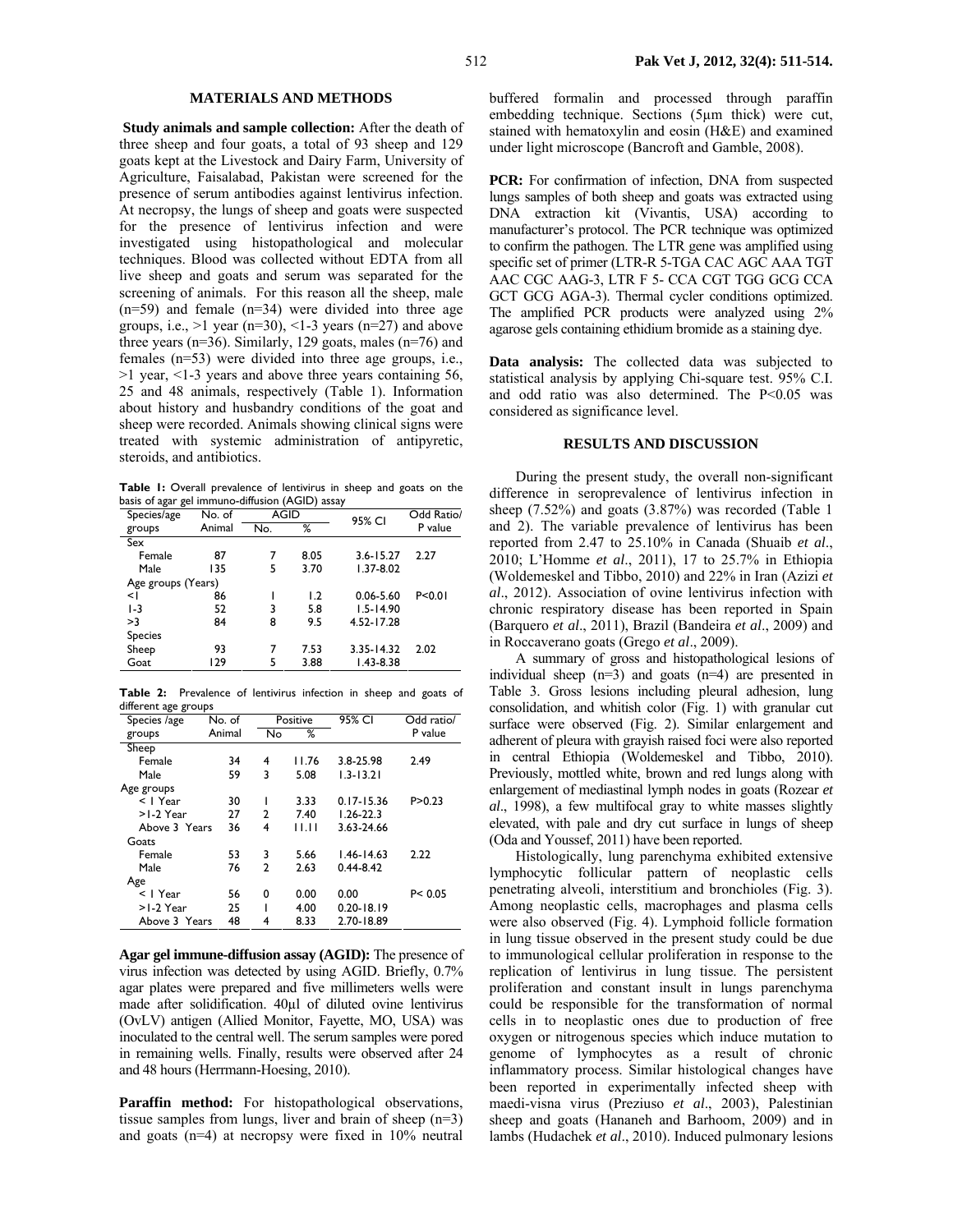

**Fig. 1:** Grossly lung exhibiting whitish papilliform ingrowths.



**Fig. 2:** Lungs consolidated, white in color with granular cut surface.



**Fig. 3:** Lung parenchyma showing extensive lymphocytic follicular pattern of neoplastic cells penetrating alveoli (Arrow) H&E. X-200.

in rhesus monkeys infected with simian immunodeficiency virus have also been reported (Baskin *et al*., 1991). Similarly, numerous interstitial lymphocytic follicles, increase number of macrophages in lungs of naturally infected sheep with visna virus have been reported (Extramiana *et al*., 2002). Atypical T-Cell lymphosarcoma in calf and lymphoid follicle in lung tissues of North American sheep (Biescas *et al*., 2005) and in Iranian sheep (Azizi *et al*., 2012) have been observed.

Grossly, multiple whitish necrotic areas were observed over liver. Microscopically, massive invasion of carcinomatous cells replacing most of the hepatocytes and enclosing only islands of few healthy hepatocytes were observed (Fig. 5). Metastasis of these carcinomatous cells was also observed in mediastinal lymph node and spleen. Extensive proliferation of these neoplastic cells destroyed the normal architecture of these tissues. These histological findings have never been reported in the local breeds of Pakistan. However, from the accessible literature,



**Fig. 4:** Neoplastic cells lymphocytic follicles involving alveoli, interstitial areas and bronchioles plasma cells (Arrow) H&E. X-400.



**Fig. 5:** Carcinomatous cells replacing hepatocytes and enclosing only islands of few healthy hepatocytes. (Arrow) H&E. X-200.



Fig. 6: Confirmation of lentivirus infections in lung tissue of sheep and goats. M:100 bp molecular marker and lane 1, 2 positive (about 300 bp).

metastasis has been reported in boar (Vo *et al*., 2004). Degenerative changes in neurons, perivascular cuffing and aggregation of mononuclear cells were observed in brain of infected animals. Similar findings were also reported in brain of rats infected with lentivirus (Jakobsson and Cecilia, 2006).

 The PCR products size approximately 300 bp (Fig. 6) were obtained from the lung tissue in 5 animals (sheep, n=3 and goats, n=2). Previously, PCR procedures have been used for lentivirus detection in tissue samples (Preziuso *et al*., 2003). The viral entities have also been confirmed by PCR technique in infected ovine lambs